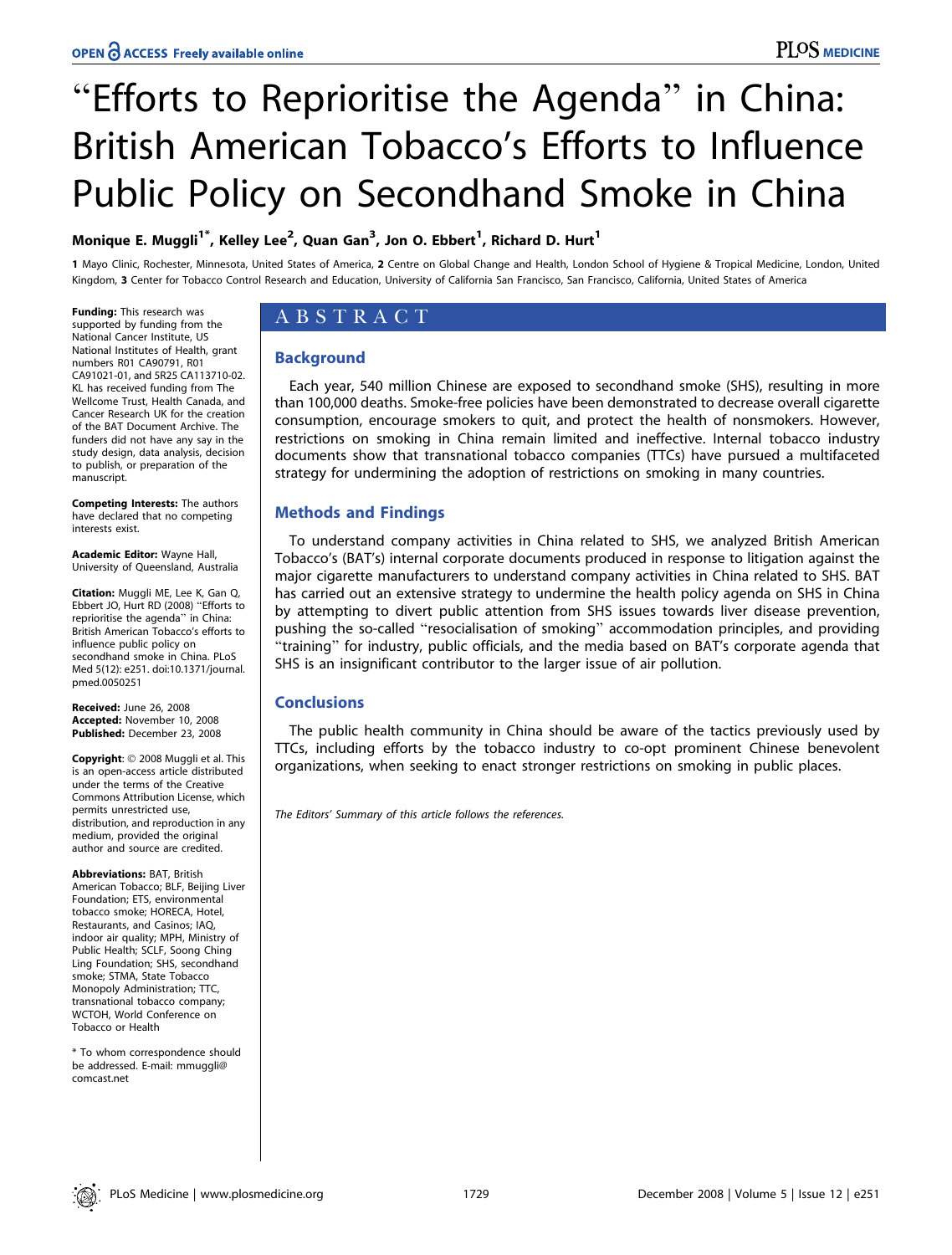#### Introduction

With one-third of the world's smokers, China has remained one of the most coveted cigarette markets in the world [1,2]. Approximately one million people die each year in China from tobacco-caused diseases [3]. By 2025, annual tobaccocaused deaths in China are expected to reach two million if smoking rates do not decline [4]. Given the high number of smokers in China, secondhand smoke (SHS) is a major public health problem. The prevalence of SHS exposure in nonsmokers was 53% in 1996 and 52% in 2002 [5]. In 2007, the Ministry of Health estimated that 540 million Chinese are exposed to SHS, resulting in more than 100,000 deaths annually [6].

The implementation of smoke-free public places has been shown to reduce the number of cigarettes smoked per day among continuing smokers, increase the likelihood that smokers will quit smoking, reduce the chances of a young person initiating smoking, and decrease health risks posed to nonsmokers [7–11]. The Chinese Ministry of Health estimates that only 35% of Chinese citizens know that SHS presents health risks to nonsmokers [6]. As of 2007, 154 out of 600 Chinese cities have passed smoke-free legislation regulating public places [12]. However, restrictions on smoking are rarely enforced [13,14]. Moreover, during the 2008 Olympic Games in Beijing, only selected indoor workplaces such as hotels, restaurants, taxis, and other tourist sites were made temporarily smoke free [15].

Previous analyses of internal tobacco industry documents have described the global strategy of transnational tobacco companies (TTCs) to undermine scientific evidence demonstrating the harmful health effects of SHS through covertly recruiting scientists in China [16–20] and globally [21–25], influencing media coverage of SHS issues, and creating front organizations [21,23,26–29]. Previous research has also shown that TTCs have alternatively promoted ineffective ventilation and separate seating for smokers and nonsmokers in hospitality venues with the aim of undermining smoke-free legislation [30,31].

In 2005, China became a party to the WHO Framework Convention on Tobacco Control (FCTC), the world's first international public health treaty, which seeks to reduce tobacco-caused death and disease [32]. Article 8 of the FCTC specifically provides that parties to the treaty protect its citizens from SHS exposure and recognize that scientific evidence unequivocally establishes that SHS causes disease and death [33]. As China moves to fulfil its obligations under the FCTC, an understanding of the tactics previously used by BAT to prevent effective restrictions on smoking is warranted.

This paper examines the efforts of British American Tobacco (BAT), the predominant TTC in China [1], to undermine the health policy agenda in China on SHS. Documents suggest that BAT pursued a multi-pronged strategy to divert government and media attention away from SHS issues and toward liver disease prevention initiatives through the funding and promotion of the China-based Beijing Liver Foundation (BLF). In addition to BAT's efforts through the BLF, documents show that the company sought to introduce air filtration and ventilation technology and to promote so-called ''resocialisation of smoking'' principles. These principles were used to circumvent smoke-free legislation and train Chinese media and representatives of the state tobacco monopoly industry on its corporate messages that SHS is an insignificant contributor to the larger air pollution problem. An understanding of the tactics employed by BAT demonstrates the need for continued vigilance by the public health community and policy makers in China seeking to strengthen smoke-free legislation.

#### Background

Previous research has described diversionary tactics by BAT and other TTCs aimed at undermining the 8th World Conference on Tobacco or Health (WCTOH) held in Buenos Aires in 1992. TTCs sought to distract media attention away from the 8th WCTOH and toward staged events such as music concerts and soccer matches promoting childhood immunization and HIV/AIDS awareness [34,35]. Previous research has also detailed TTCs' efforts to create the ''ETS [Environmental Tobacco Smoke] Consultants Program'' in the 1980s and mid 1990s, through which scientists were trained and managed by tobacco industry lawyers to support the industry's position on SHS throughout Asia, Europe, South and Central America, and the United States [16,21–23]. Additionally, TTCs recruited and paid Asian scientists to publish in industryfunded journals proclaiming that SHS exposure constituted minimal health risks [16,23–25]. Within this context, this paper finds that, in China, BAT sought to shift attention away from tobacco-related health concerns to liver disease by funding and promoting the Beijing Liver Foundation (BLF).

#### Methods

This paper analyzes internal corporate documents produced in response to litigation involving the major tobacco manufacturers. The history and public availability of these records have been described previously [36–41]. Online searches of documents produced by BAT were conducted at the British American Tobacco Document Archive Web site (http://bat.library.ucsf.edu). Documents were also searched on-site at the Guildford Depository in the United Kingdom over multiple visits from 2000 to 2006.

On-line searches followed an iterative model, initially combining terms such as ''China'', ''Beijing'', ''health promotion'', ''hepatitis'', and ''liver disease'' with Boolean operators. This was followed by more specific searches using names of BAT projects and personnel. Additionally, files belonging to individuals directly communicating with BAT's subsidiary, BAT China, were searched. All relevant documents were analyzed to create a historical and thematic narrative. Industry publications, newspapers, academic journals, policy documents, and legislation were used to contextualize and triangulate findings.

The limitations of using internal tobacco company records in research have been described previously [34,41]. Limitations most relevant to this research include the following: (1) Access to documents originating from BAT's Chinese subsidiary is limited because BAT China was not named as a defendant in the lawsuits in which these documents were produced; (2) it was difficult to triangulate BAT's corporate records with public sources due to limited access to information within China; and (3) BAT's documents pro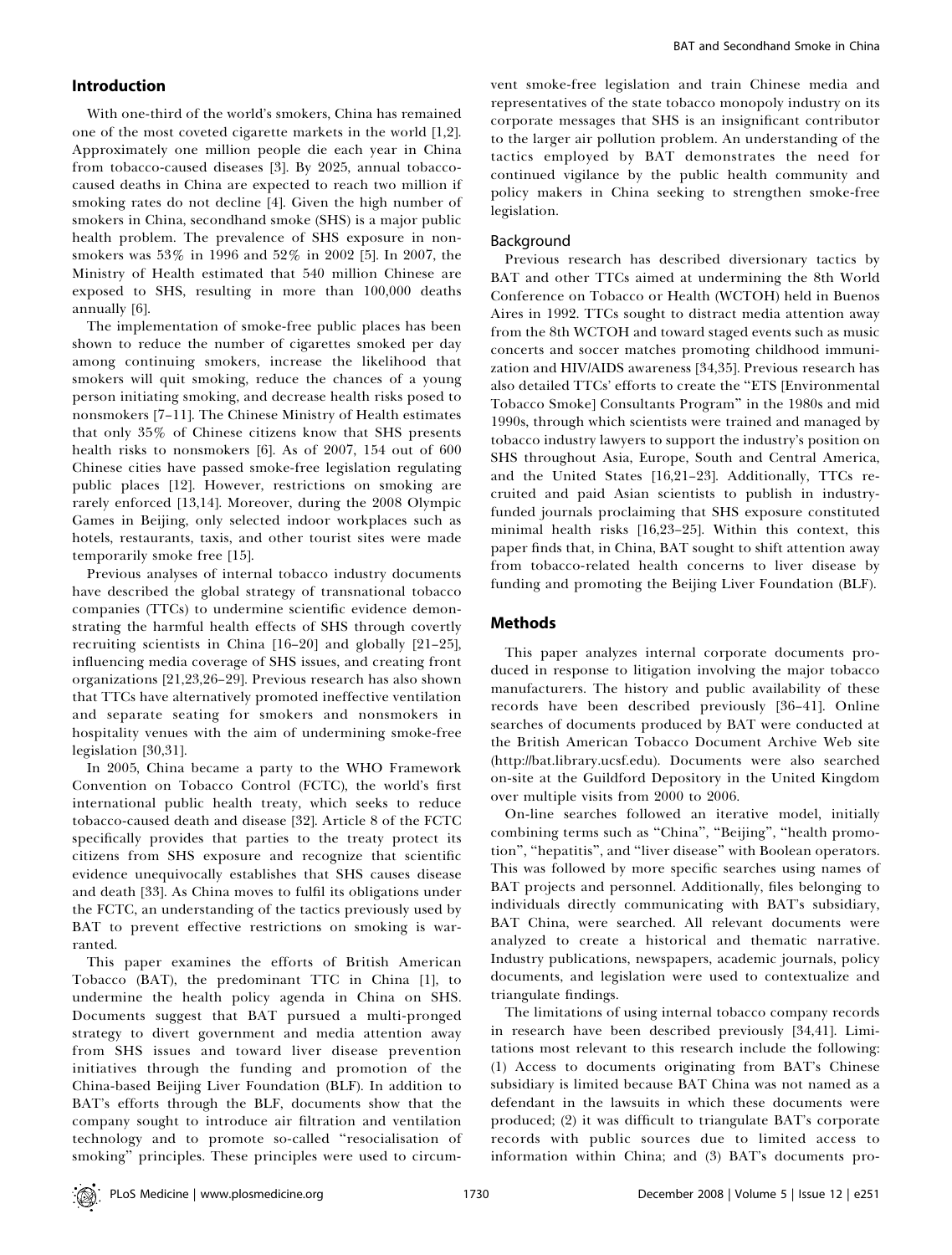duced in litigation are currently limited to those records created before 2002.

#### Results

#### Diverting Attention from SHS Issues toward Liver Disease Prevention

BAT China funded the BLF (renamed the Beijing Health Promotion Society in 1999) from its inception in 1997 to at least 2002 [42] (2002 is the most recent year that BAT's corporate records are currently available for public review). The BLF was founded in 1997 [43] by the Soong Ching Ling Foundation (SCLF) [44], whose stated mission is to further the well-being of Chinese children through various education programs [44]. BAT characterized the organization as one of "the antis [anti-smoking group] in the PRC" [45]. Documents disclose that BAT initially funded BLF, in part, to distract attention away from the 10th WCTOH held in Beijing in 1997 [46]: ''Whilst smoking & health issues are of concern to the PRC there are other issues which we believe should be of greater significance to the PRC and the WHO including hepatitis which is very prevalent in China and a major health concern. We are therefore supporting the Liver Foundation to raise the profile of this important issue'' [47].

Further, BAT sought to use the BLF to influence the priorities of the SCLF and Ministry of Public Heath (MPH). According to a 1999 report entitled Beijing Liver Foundation Report, BAT stated: "The [Beijing Liver] Foundation was formed with the support of British American Tobacco China in an effort to reprioritise the agenda of the Ministry of Public Health (MPH) and Soong Ching Ling Foundation, the two most active antis, to tackle the No. 1 infectious disease in China and to divert the public attention from smoking and health issues to liver diseases'' [42].

Through BLF, BAT sought to ''lobby the Ministry of [Public] Health to maintain a perspective on health issues; hepatitis is the number one killer disease in China'' [45]. BAT sponsored BLF as a means of communicating with the MPH, because ''BAT cannot, credibly, directly communicate with the Ministry. We sponsor the Liver Foundation programs so that the Ministry can, hopefully, re-prioritize health issues'' [18].

To further foster a relationship with the MPH through BLF, several Chinese regulators were invited as consultants to the BLF, including the vice minister of the MPH and the deputy chairman of SCLF [42]. Moreover, by cosponsoring youth smoking prevention programs with SCLF [48], BAT hoped to gain endorsement of such programs and strengthen government relations [45,49]. The sincerity of these overtures, however, warrant doubt given the youth-targeted marketing activities in specific brand plans during this time such as its ''sponsorship of Kent Pop Music Chart to circumvent market restrictions'' and targeting of ''new Generation smokers'' in restaurants and bars [50].

During 1997–2002, BLF undertook several hepatitis-focused health promotion and disease prevention initiatives throughout China [51]. Although many of the programs were seemingly designed to benefit public health, BAT's influence over BLF's program is readily apparent. Documents disclose that, while many of BLF's activities appear to be legitimate liver disease prevention programs, others promoted the company's agenda of circumventing smoke-free initiatives.

#### Beijing Liver Foundation's Liver Disease Prevention and Health Promotion Programs

BLF launched several educational programs using different approaches to generate public awareness of the causes, symptoms, diagnosis, and treatment of liver diseases [52]. These initiatives included public talks on self-care; TV and radio programs concentrating on the epidemiology, prevention, and treatment of chronic hepatitis; hotline and internet services providing medical consultation; major liver disease exhibitions throughout China; and calligraphy and drawing competition for children in schools [52]. For example, one news report detailed BLF's exhibition program in 1997: ''An educational exhibition about the disease was held in late August by the Beijing Liver Foundation, a non-governmental organization under the Soong Ching Ling Foundation. Children were invited to the Museum of Chinese Revolution free of charge, where vivid pictures and video programmes presented a living lecture on the disease. The three-day exhibition was only part of the programme organized by the liver foundation. A five-part TV serial promoting knowledge about liver diseases was produced by the foundation in May'' [53].

In 2000, another large exhibition on hepatitis prevention and treatment, held in Kunming, in Yunnan province, was used by BAT China as a publicity opportunity: ''Senior officials from the provincial and municipal governments, local legislators, leading members of the provincial healthcare administration, representatives from the Madam Song Foundation, the Disease Control Division of the Ministry of Health, the Beijing Health Promotion Council and BAT China attended the ribbon-cutting ceremony. Ms. Li Xiaofen, Representative of BAT China, presented 50,000 cartoon books on the elementary knowledge about hepatitis to the provincial health administration on behalf of the organizing committee of the show'' [54].

#### Beijing Liver Foundations Programs Promoting BAT's Position on SHS in China

Documents show that BAT successfully used BLF to push its agenda on SHS issues in China by promoting SHS studies funded by BAT on BLF's Web site [55,56]. In 1999, BLF introduced a ''journal of health'' [57] on its Web site (www. wellness.com.cn), designed for medical consultation for liver diseases [55]. Also included on the Web site was ''[P]ositive ETS studies... [BAT] positions on smoking and health issues, and balanced views on lung cancer diseases'' [55]. BAT also noted that BLF's Web site ''[P]rovided us [BAT] a channel to reach our customers'' [56]. A 1998 internal memo from BAT China indicated that the company would ''continue to make use of this web[site] to post more ETS studies'' [58]. BAT reported an average of 20,000 visits per day to this Web site since its establishment in June 1998 [58]. In 2000, the following statement was to be released on the Web site: ''No direct correlation has been found between lung cancer risks and exposure to environmental tobacco smoke'' [59].

The Web site appears to be no longer active on the internet at the time of this writing.

By 2001, in addition to Web-based activities, BAT directly funded at least two SHS research projects through BLF. First, a project entitled ''Hazards to non-smokers exposed to ETS,'' employed a panel of experts from the China Preventive Medicine Academy to translate and analyze the contents of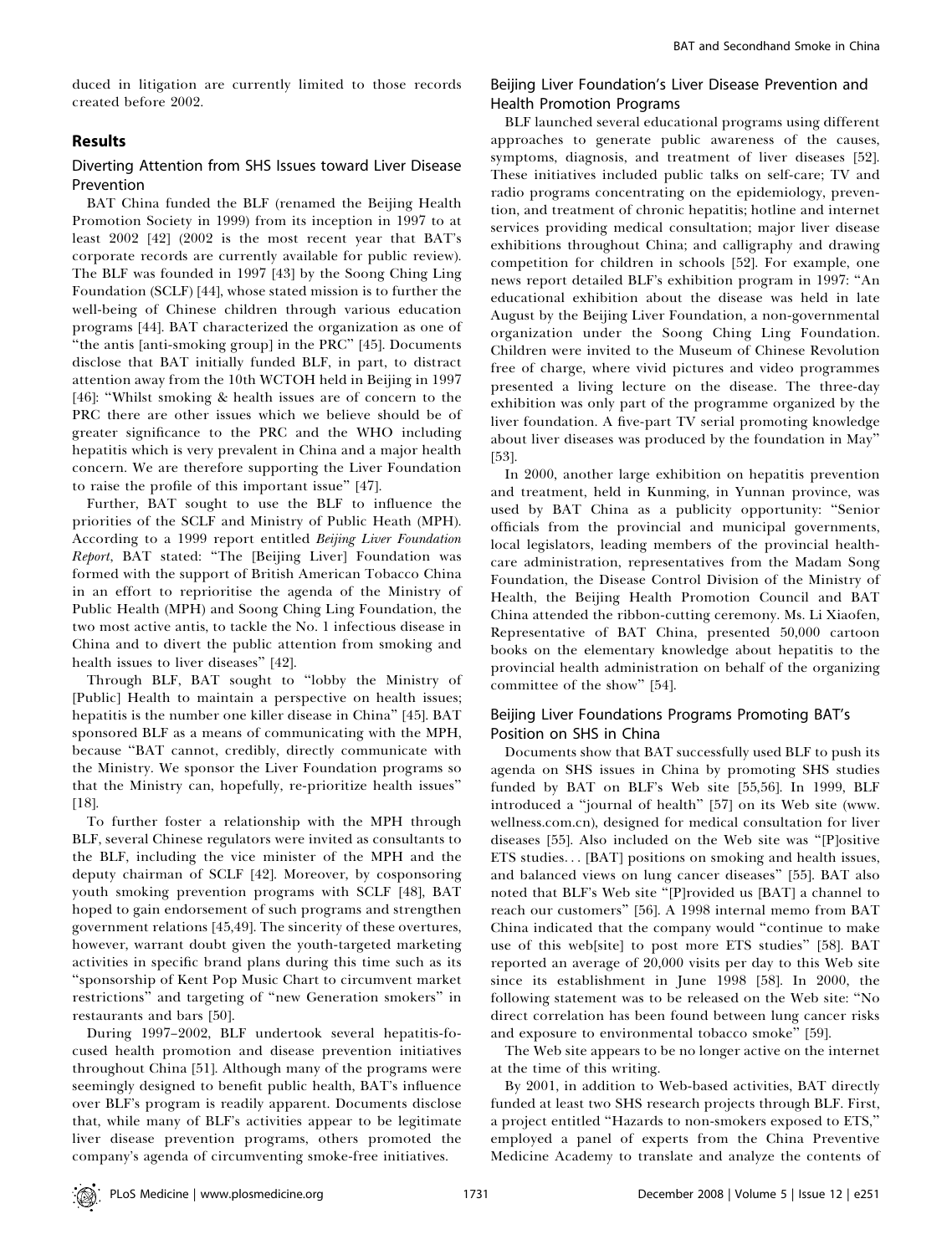735 ''articles'' and ''professional magazines'' from 1994–1998 related to SHS, such as: ''[T]he density analysis of indoor ETS content; physical, chemical and physiological analyses of ETS; epidemiological data on the impact of ETS on the health of different age groups; and evaluation of lung cancer risks to non-smokers exposed to ETS'' [60].

Their findings were presented at an ''Indoor Air Quality Forum'' in Beijing and reported by ''major media including CETV'' [61]. The panel concluded the following: ''[U]nder normal conditions, passive smoking is less risky than active smoking; both the relative risk and the attributable risk of lung cancer from passive smoking are small; due to reasons such as poor exposure characterization, lack of control for certain confounding factors, and the fact that biomarkers can only reflect recent exposure to ETS, study results vary considerably in risks of passive smoking and there has been no international consensus on this issue so far'' [62].

The second project, entitled ''Study on factors related with lung cancer risks to non-smoker women in China,'' sought to conduct a case-control study of 3,000 nonsmoking Chinese women with the aim to ''[H]elp the public [become] better acquainted with the genuine elements leading to increased female lung cancers [sic] cases and enhance their awareness of the danger that environmental pollutants may cause to residents, women residents in particular'' [60].

Although several meetings between officials and medical experts from the SCLF, China Preventive Medicine Academy, and BLF had taken place after 1999, the report noted that because of restructuring of the Chinese health care system the project leaders delayed implementation and the project was expected to finish at the end of 2002 [63]. We were unable to verify whether this project was completed.

#### ''Resocialisation of Smoking'' [45]: Accommodation Principles Aimed at Circumventing Smoke-free Legislation

Documents reviewed also describe additional strategies aimed at weakening secondhand smoke policies in China. Similar to previous efforts in the UK [31] and other markets [30,64], BAT sought to ''promote air filtration and make it normal practice'' [65] by using ''accommodation'' efforts, which refer to the TTC strategy of lobbying for separate seating for smokers and nonsmokers and promoting ventilation and air filtration technology for hospitality venues [30,64]. Also, BAT has pushed accommodation efforts as a ''route to avoid smoking bans'' [66]. Accordingly, BAT's 2000– 2002 ''resocialisation'' initiatives contained in its Asia Pacific North Company Plan called for: '''Resocialisation of Smoking' efforts ...aimed to promote the concept of accommodation to lobby for the delay of further restrictions on public smoking'' [45].

BAT's plan for "resocialising" smoking in China included pushing ventilation and air filtration in airports and hotel, restaurant, and casino (''HORECA'') outlets [45]. BAT then sought to train Chinese hospitality groups in an effort to ''support...lobbying efforts for self regulation as an alternative to restrictive government regulations'' [67]. In May 2000, Adrian Payne (BAT International Scientific Affairs Manager) reported that the company was successful in creating ventilated airport smoking lounges at several airports in Asia including one in Shanghai [68].

The air filtration systems installed in China were manufactured by Colt International and were used by BAT to serve

the dual purpose of circumventing restrictions on smoking and allowing the company direct communications with customers through branding opportunities in a restrictive advertising environment [69,70]. Previous research reported that, during the mid 1990s, BAT installed Colt filtration systems worldwide despite its recognizing the Colt filters as being ineffective at removing harmful constituents from the air [31].

#### BAT's ''Knowledge Transfer'' [71] to the Chinese Tobacco Industry and Chinese Media on SHS Messages

Through presentations in the mid 1990s to the Chinese tobacco industry and media seminars aimed at Chinese journalists, BAT also sought to ''present the message that 'tobacco smoke is just one of the sources of air polution [sic] and a very insignificant one compared with other pollutants''' [72]. However, documents indicate that company efforts to communicate directly with the public about SHS were hindered by perceived constraints on free speech in China [73]. Thus, BAT began training its BAT China employees in 1996 [74] on developing media programs that would position SHS as ''just one of the sources of air pollution and at a very slight degree compared with other pollutants'' [75]. Also, ''At the time when Chinese government and the publics [sic] attach much attention to environment protection while lacking enough funds, it is the heyday to take part in the publicity programme organized by environment administrations and to raise funds to import advanced technology on pollution control, especially on air pollution. And the publics [sic] are expected to move their eyes from ETS to the problem of air pollution'' [75].

According to BAT China management, employees ''did not know any more about these issues than from what they read in the newspapers'' [76]. BAT China employees were briefed by scientific managers and lawyers from BAT headquarters regarding the company's positions on indoor air quality [74]. During this SHS ''issues training,'' employees were primarily exposed to research and public statements made by scientists who were paid by the tobacco industry [77,78], including some of the same scientists and journalists who were previously recruited globally by the TTCs to ''keep the ETS controversy alive'' [16,22–24,29].

BAT also sought to train representatives of the Chinese State Tobacco Monopoly Administration (STMA) given its control of 98% of the Chinese market. BAT and BAT China engaged in a systematic ''knowledge transfer'' to the STMA as a way to communicate to media and policy makers that it could not directly reach [71,79]: ''Briefings to STMA will be important since they are the most appropriate conduit to spread the message to a much wider audience, namely the media and through the media the general public and other government regulators. The plan is to continue to involve STMA in all communications initiatives as follows.... [a] seminar will be organized for STMA personnel on IAQ [indoor air quality], smoking and health issues in June  $[1997]$ ..."  $[80]$ .

By 2000, at least six ''smoking and health seminars'' directed at STMA were held by BAT [81]. BAT's first STMA briefing occurred in June 1997 in Beijing. BAT presented its view that: (1) there are insufficient data to conclude that SHS exposure is a risk factor for or cause of lung cancer [82] and heart disease [83]; (2) SHS exposure is not a cause of disease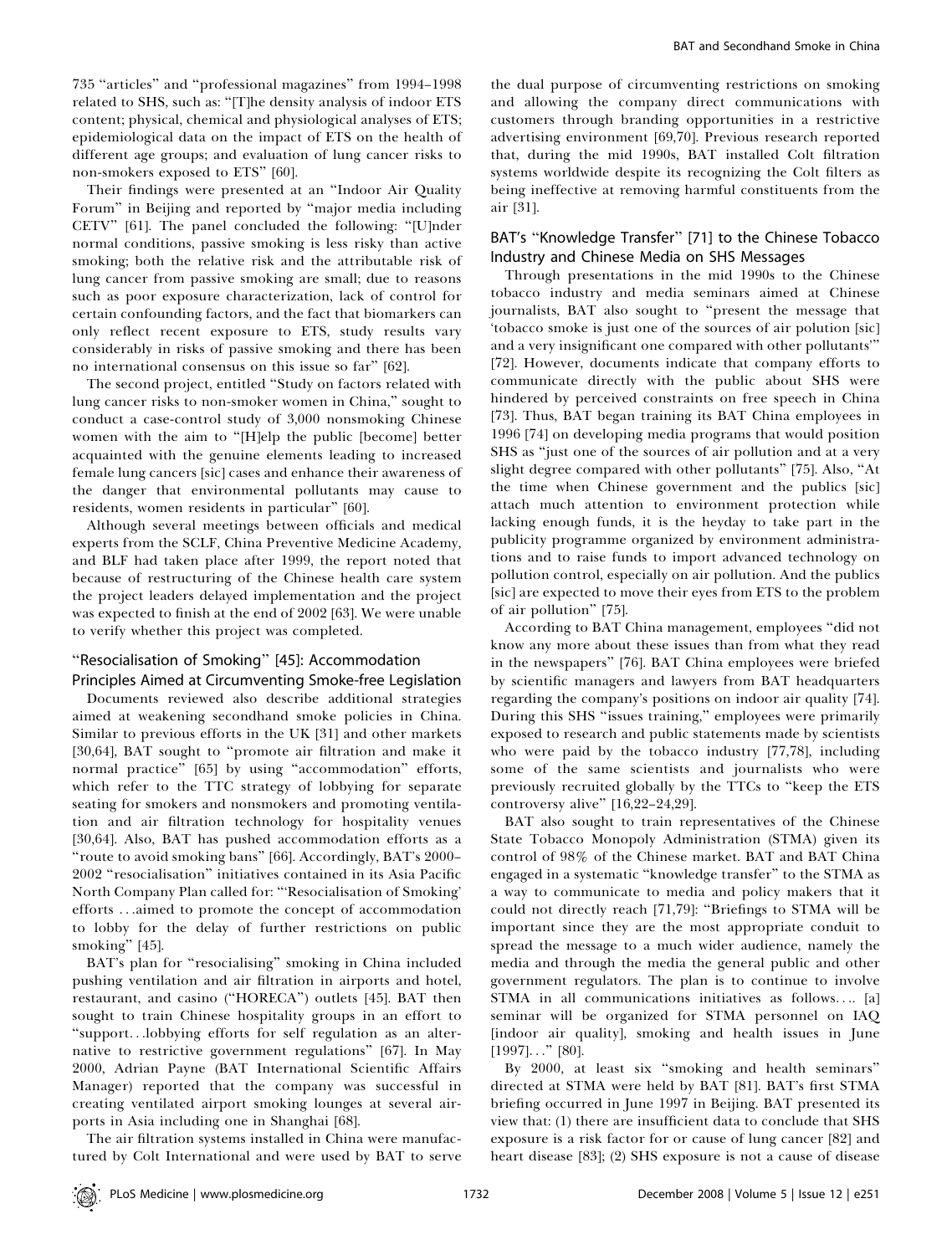in children [84]; and (3) government regulations are not needed to protect public health [85]. BAT also presented the idea that SHS exposure is ''not a health issue but a social issue'' [86].

BAT concluded after its May 2000 seminar that its efforts aided in building a stronger relationship with the Chinese tobacco industry and regulators: ''The seminar has strengthened communications between BAT and the Chinese tobacco industry. It has also strengthened communications between the tobacco industry and regulators. The seminar has helped the Chinese tobacco industry and regulators to better understand the latest development and activities of major antis in the world, which are of key importance for them to work out countering strategies'' [87].

In addition to ''briefing'' the Chinese tobacco industry, BAT sought to influence the media through a number of seminars. In September 1996, BAT held a media seminar entitled ''Indoor Air Quality and Ventilation Technology'' in Urumqi as ''a litmus test of [the] media's response to the subject matter, of obtaining balanced coverage and to contain the impact'' of the 10th WCTOH [88]. The seminar began with an overview by BAT's then Director of Smoking Issues Chris Proctor who, contrary to a then decade of conclusive research showing that SHS causes disease and death, characterized SHS-related health consequences as an erratic concept subject to the whims of obscure media reports [89]: ''Indoor air quality has recently become a very important topic throughout the Asia region. Virtually every day a story appears alleging a new threat to human health which is present in our home or offices. One day the story is about emissions from furniture; the next day the story is about a group of workers afflicted with the mysterious 'sick building syndrome'; the following day there will be a story about a disease supposedly associated with breathing the smoke from other people's cigarettes...Experts in air quality, with experience in both the Asia region and Western countries, were brought together to review the scientific evidence, to identify the real indoor air quality problems facing the Asia region, and to suggest solutions which are appropriate and practical'' [90]. (Emphasis added.)

Media coverage in China at this time suggests that BAT had some success at framing SHS in terms of poor indoor air quality. For example, an article published in Renmin Ribao (China Daily) in December 1998 entitled ''Study finds serious indoor air problem'' stated that tests carried out by the government, BAT, and Healthy Buildings International showed that the ''the main causes for typical indoor air problems in these buildings were inadequate ventilation and filtration, and insufficient maintenance of air-purification systems'' and that ''smoking was reported not an important factor influencing air quality'' [91]. The article cited Zhang Kunmin, Secretary-General of the China Council for International Co-operation on Environment and Development, who is said to have stated that ''the related research results would aid in policy-making'' [91].

BAT continued to organize media SHS seminars to generate ''positive and balanced coverage in major media'' and to ''post BAT views on the STMA website'' until at least 2002 [45]. Documents show that BAT framed SHS within an indoor air pollution context so that it could directly advocate for air filtration and ventilation solutions. In conducting these media seminars, BAT did not disclose the past longterm consulting arrangement with ''experts'' who addressed the media.

#### Discussion

This review of internal documents finds that, beginning in the mid-1990s, BAT pursued a multi-faceted strategy aimed at influencing and undermining the public debate on SHS issues in China. BAT sought to shift policy attention from SHS issues to liver disease prevention through the funding and promotion of the Beijing Liver Foundation. Several aspects of BAT's efforts to create and fund the BLF are notable. First, heart disease, cancer, and cerebrovascular disease account for two-thirds of deaths in China in the population  $\geq 40$  y of age, for which tobacco is the leading preventable risk factor [92]. In fact, these authors estimate that cigarette smoking is responsible for 7.9% of overall mortality in China, which is second only to hypertension at 11.7% [92]. Hepatitis B is endemic in China, but chronic liver disease and cirrhosis account for only 1.5% of total deaths, while chronic obstructive pulmonary disease alone accounts for 1.8% of total deaths [92]. Similarly, lung cancer alone accounts for more deaths in China than does primary liver cancer, a disease known to be caused by chronic hepatitis B infection [92]. As a distraction, then, BAT chose to focus on a disease that contributes a significant [93–95], but proportionally smaller disease burden and, most importantly, has little direct link to tobacco use. Moreover, internal documents describe the lobbying effort to blatantly misinform the MPH with the message that hepatitis was ''the number one killer disease in China''[45]. Second, BAT had previously sought to distract public attention away from tobacco-caused disease in Latin America by promoting HIV/AIDS awareness and childhood immunizations to counter attention to a single event—the 8th WCTOH in Argentina. In China, BAT's strategy was initiated for the 10th WCTOH, but it also used the BLF as a vehicle for influencing SHS issues over subsequent years. Third, while previous analyses have shown that BAT and other TTCs have worked extensively through front groups to influence scientific and policy debates, notably where TTCs have lacked credibility [34,96,97], in China, documents disclosed in litigation show that BAT was successful at using BLF to infiltrate programs conducted by a respected charitable organization targeted by the company as among ''the antis''.

This analysis of internal documents also shows that BAT promoted air filtration and ventilation technologies as part of a ''resocialisation of smoking'' effort in anticipation of potential restrictions on smoking. BAT achieved this by engaging in a ''knowledge transfer'' of the industry-based message to the Chinese tobacco industry and media that SHS is an insignificant contributor to the larger issue of air pollution. In doing so, BAT advocated the position that SHS exposure in hospitality venues did not warrant regulation. Instead, because SHS was, according to BAT, an insignificant source of pollution, the issue could be addressed by so-called "accommodation" efforts.

These findings raise several policy implications. Because BAT was able to incorporate its messages on SHS into the BLF's programs targeted at liver disease prevention, charitable organizations in China must be wary of accepting tobacco industry funding. While funding may appear to be for scientific or benevolent purposes and seemingly unrelated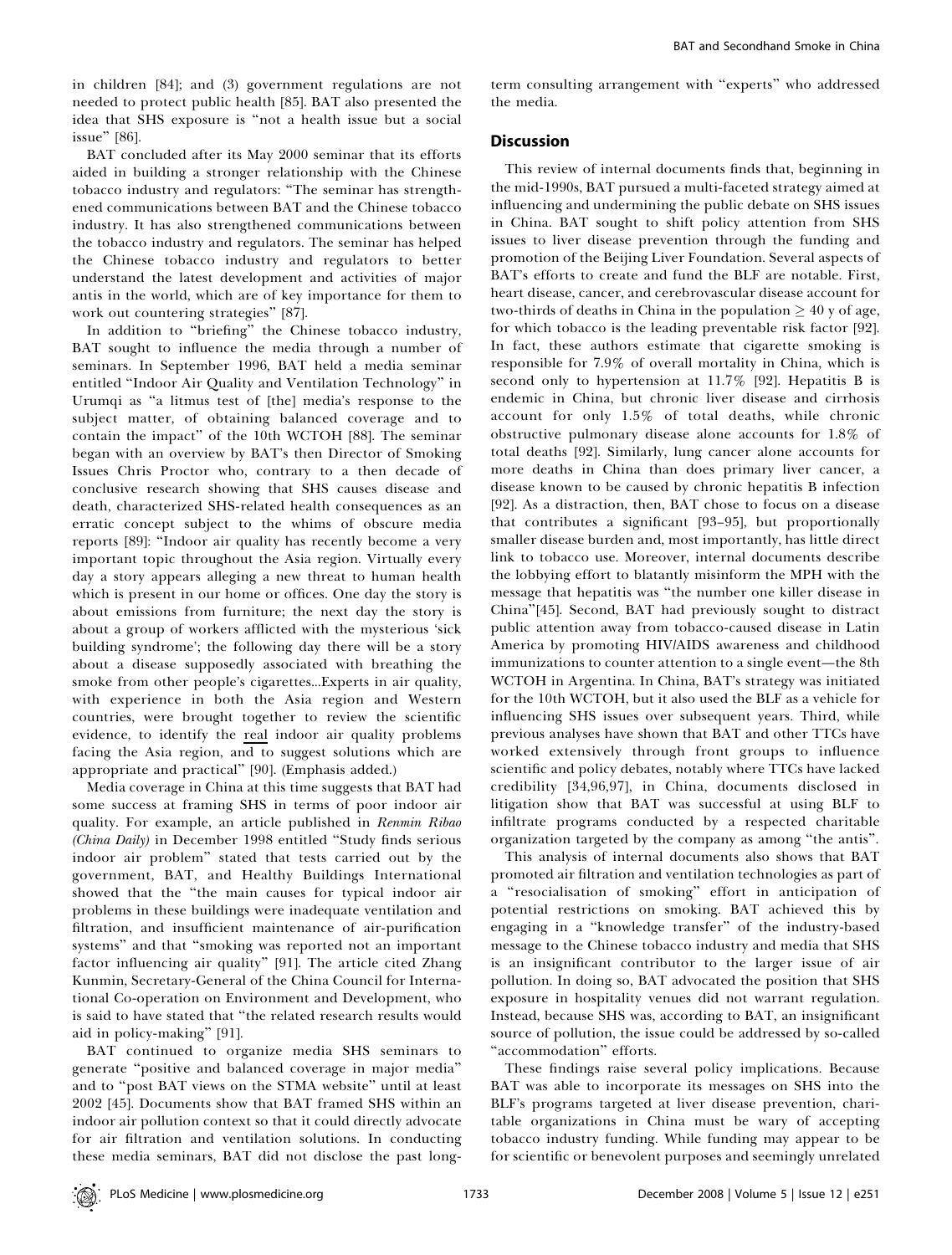to tobacco use, documents reviewed here reveal that industry motives can be well hidden. Measures to improve transparency and accountability of public organizations, notably their association with the tobacco industry, should continually be improved worldwide. Disclosure of this kind will lessen the capacity of the tobacco industry to covertly use local institutions to pursue its interests. In doing so, parties to the FCTC may act to fulfil their obligations under Article 5.3 of the FCTC to protect implemented public health policies from industry influence [98].

Additionally, as policy makers consider the adoption of smoke-free public places, such as the Beijing smoke-free initiative [99], Chinese public health advocates should be aware of how BAT and other TTCs have repeatedly sought to focus attention toward the adoption of ineffective air filtration and ventilation systems in hospitality venues. Already, one manufacturer of ''Clean Air Smoking Area'' technology has expanded its distribution to the Chinese market [100,101]. Policy makers in China should be encouraged to follow WHO recommendations and guidelines concerning Article 8 of the FCTC on the implementation of 100% smoke-free environments rather than the introduction of ineffective ventilation technologies [102,103].

Finally, Chinese policy makers and the media need to be better informed of BAT's decade-long initiative to communicate misleading messages on the health effects of SHS. Public statements in recent years by the Chinese tobacco industry suggest that these messages are being disseminated in China. In 2006, despite over two decades of international scientific consensus on the harmful health effects of SHS [89], the STMA stated that more research was needed to determine the consequences of SHS exposure: ''Exposure to tobacco smoke can cause different consequences depending on amount of tobacco smoke exposed to, and individual's physical fitness. Only through thorough more detailed and targeted researches [sic] can we come to scientific and fair results'' [104].

Public health advocates in China should expose such misinformation as part of their efforts to address the health effects of SHS.

#### Acknowledgments

The authors wish to thank Yanwei Wu for providing additional information for this paper.

Author contributions. MEM conducted the research and developed the manuscript. KL, JOE, and RDH assisted in research and writing of the manuscript. QG assisted in translating documents and writing of the manuscript.

#### References

- 1. Lee K, Gilmore A, Collin J (2004) Breaking and re-entering: British American Tobacco in China 1979–2000. Tob Control 13: ii88–95.
- 2. Wright A, Katz I (2007) Tobacco tightrope—Balancing disease prevention and economic development in China. N Engl J Med 356: 1493–1496.
- 3. Gan Q, Smith K, Hammond S, Hu T (2007) Disease burden of adult lung cancer and ischemic heart disease from passive tobacco smoking in China. Tob Control 16: 471–422.
- 4. Hu T-w, Mao Z, Ong M, Tong E, Tao M, et al. (2006) China at the crossroads: the economics of tobacco and health. Tob Control 15: i37–41.
- 5. Yang G, Ma J, Liu N, Zhou L (2002) [Smoking and passive smoking in Chinese, 2002]. Zhonghua Liu Xing Bing Xue Za Zhi 26: 77–83.
- 6. Xuequan M (30 May 2007) Report: Passive smoking kills 100,000 Chinese annually. China View. Available: http://news.xinhuanet.com/english/ 2007–05/30/content\_6170996.htm. Accessed 12 May 2008.
- 7. Siegel M (1993) Involuntary smoking in the restaurant workplace. A review of employee exposure and health effects. JAMA 270: 490–493.
- 8. Eisner M, Smith A, Blanc P (1998) Bartenders' respiratory health after establishment of smoke-free bars and taverns. JAMA 280: 1909–1914.
- Repace J (2004) Respirable particles and carcinogens in the air of Delaware hospitality venues before and after a smoking ban. J Occup Environ Med 46: 887–905.
- 10. Fichtenberg C, Glantz S (2002) Effect of smoke-free workplaces on smoking behaviour: systematic review. BMJ 325: 188.
- 11. Chapman S, Borland R, Scollo M, Brownson R, Dominello A, et al. (1999) The impact of smoke-free workplaces on declining cigarette consumption in Australia and the United States. Am J Public Health 89: 1018–1023.
- 12. Chinese Ministry of Health (2007) Report on Tobacco Control in China. Beijing: Chinese Ministry of Health.
- 13. Chen M (2007) Economic concerns hamper tobacco control in China. Lancet 370: 729–730.
- 14. Heim K (29 August 2008) Smoke-free China a marathon challenge. Seattle Times. Available: http://seattletimes.nwsource.com/html/olympics/ 2008123307\_olykristi19.html. Accessed 6 September 2008.
- 15. Huang Q (28 April 2007) Green games help smoking ban. China Daily. Available: http://www.chinadaily.com.cn/cndy/2007–04/28/content\_ 862327.htm. Accessed 20 December 2007.
- 16. Assunta M, Fields N, Knight J, Chapman S (2004) ''Care and feeding'': the Asian environmental tobacco smoke (ETS) consultants programme. Tob Control 13: ii4–12.
- 17. BAT China [No date] BAT China Action Plan for Communicating Position Papers. Bates no.:770002309. Available: http://bat.library.ucsf.edu/tid/ ghi45a99. Accessed 28 December 2007.
- 18. BAT China [No date] BAT China Action Plan for Communicating Position Papers. Bates no.: 770002307. Available: http://bat.library.ucsf.edu/tid/ ghi45a99. Accessed 28 December 2007.
- 19. Du X, Zhou B, Wu J (1998) Lifestyle factors and human lung cancer: An overview of recent advances. Int J Oncol 13: 471–479.
- 20. Payne A (19 January 1999) ETS China. Bates no.: 770002123. Available: http://bat.library.ucsf.edu/tid/fhi45a99. Accessed 28 December 2007.
- 21. Barnoya J, Glantz SA (2002) Tobacco industry success in preventing regulation of secondhand smoke in Latin America: the ''Latin Project''. Tob Control 11: 305–314.
- 22. Muggli ME, Hurt RD, Blanke DD (2003) Science for hire: a tobacco industry strategy to influence public opinion on secondhand smoke. Nicotine Tob Res 5: 303–314.
- 23. Barnoya J, Glantz S (2006) The tobacco industry's worldwide ETS consultants' project: European and Asian components. Eur J Public Health 16: 69–77.
- 24. Tong E, Glantz S (2004) ARTIST (Asian Regional Tobacco Industry Scientist Team): Philip Morris' attempt to exert a scientific and regulatory agenda on Asia. Tob Control 13: ii118–124.
- 25. Garne D, Watson M, Chapman S, Byrne F (2005) Environmental tobacco smoke research published in the journal Indoor and Built Environment and associations with the tobacco industry. Lancet 365: 804–809.
- 26. Glantz SA, Slade J, Bero L, Hanauer P, Barnes D (1996) The Cigarette Papers. University of California Press. Available: http://ark.cdlib.org/ark:/ 13030/ft8489p25j/. Accessed 17 November 2008.
- 27. Ong EK, Glantz SA (2000) Tobacco industry efforts subverting International Agency for Research on Cancer's second-hand smoke study. Lancet 355: 1253–1259.
- 28. Muggli ME, Forster JL, Hurt RD, Repace JL (2001) The smoke you don't see: uncovering tobacco industry scientific strategies aimed against environmental tobacco smoke. Am J Public Health 91: 1419–1423.
- 29. Muggli ME, Hurt RD, Becker L (2004) Turning free speech into commercial speech: Philip Morris' efforts to influence U.S. and European journalists regarding the U.S. EPA report on secondhand smoke. Prev Med 39: 568–580.
- 30. Dearlove JV, Bialous SA, Glantz SA (2002) Tobacco industry manipulation of the hospitality industry to maintain smoking in public places. Tob Control 11: 94–104.
- 31. Leavell N, Muggli M, Hurt R, Repace J (2006) Blowing smoke: British American Tobacco's air filtration scheme. BMJ 332: 227–229.
- 32. World Health Organization (2005) Full list of Signatories and Parties to the WHO Framework Convention on Tobacco Control. Available: http:// www.who.int/fctc/signatories\_parties/en/index.html. Accessed 20 January 2008.
- 33. World Health Organization (2003) WHO Framework Convention on Tobacco Control. Art. 8.: Protection from exposure to tobacco smoke. Available: http://www.who.int/tobacco/framework/WHO\_FCTC\_english. pdf. Accessed 20 January 2008.
- 34. World Health Organization (2000) Tobacco company strategies to undermine tobacco control activities at the World Health Organization: Report of the committee of experts on tobacco industry documents. Available: http://www.who.int/tobacco/policy/who\_inquiry/en/print.html. Accessed 31 December 2007.
- 35. Muggli ME, Hurt RD (2003) Tobacco industry strategies to undermine the 8th World Conference on Tobacco or Health. Tob Control 12: 195–202.
- 36. Ciresi M, Walburn R, Sutton T (1999) Decades of deceit: document discovery in the Minnesota tobacco litigation. William Mitchell Law Review 25: 477–566.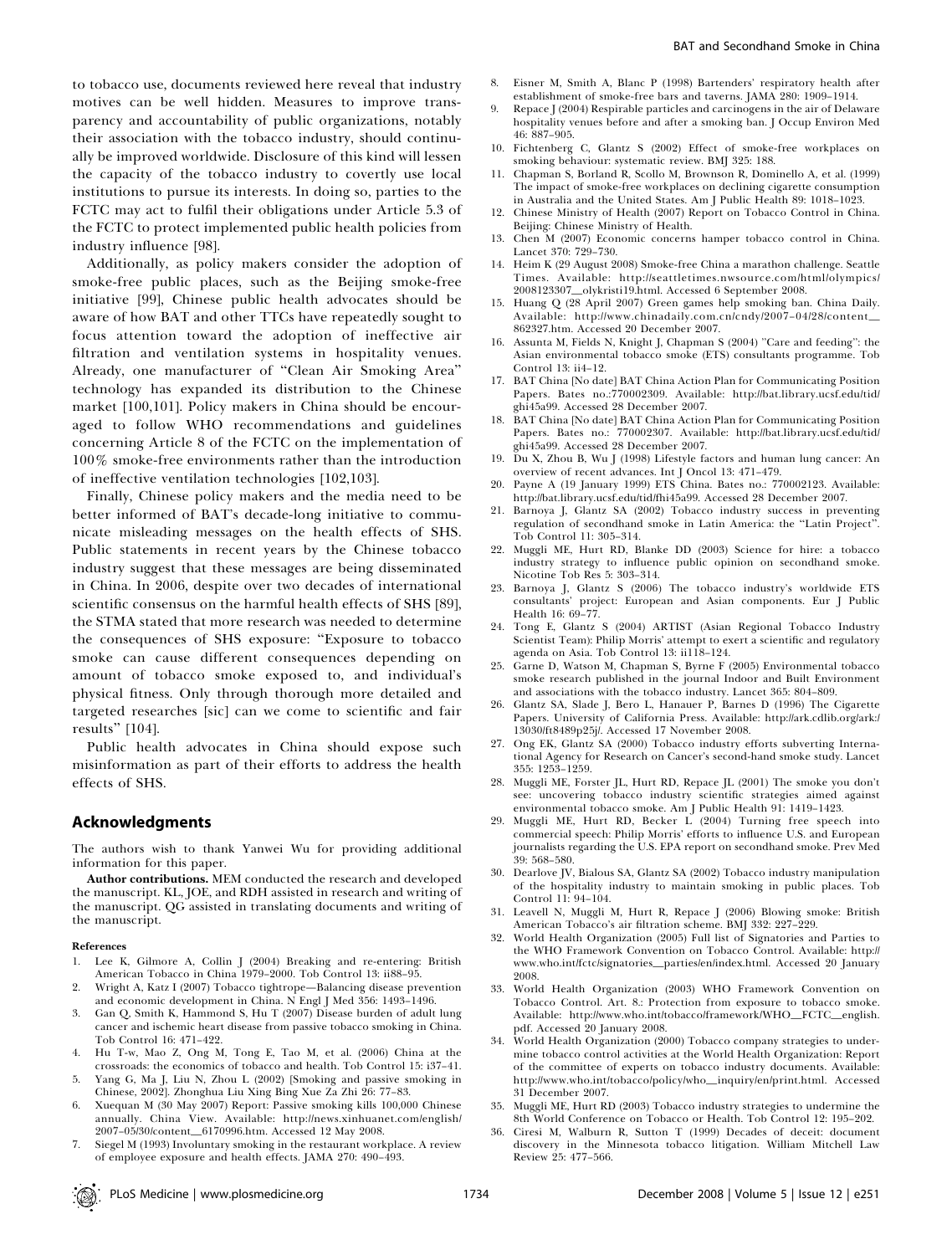- 37. Malone RE, Balbach ED (2000) Tobacco industry documents: treasure trove or quagmire? Tob Control 9: 334–338.
- 38. Balbach E (2002) Tobacco industry documents: comparing the Minnesota Depository and internet access. Tob Control 11: 68–72.
- 39. Collin J, Lee K, Gilmore A (2004) Unlocking the corporate documents of British American Tobacco: an invaluable global resource needs radically improved access. Lancet 363: 1746–1747.
- 40. Lee K, Gilmore A, Collin J (2004) Looking inside the tobacco industry: revealing insights from the Guildford Depository. Addiction 99.
- 41. Muggli ME, LeGresley E, Hurt RD (2004) Big Tobacco is Watching: British American Tobacco's surveillance and information concealment at the Guildford Depository. Lancet 363: 1812–1819.
- 42. BAT (14 August 2000) Liver Foundation Evaluation Reports. Bates no.: 770001799. Available: http://bat.library.ucsf.edu/tid/ehi45a99. Accessed 23 December 2007.
- No author (1997) Announcements. Hepatology 26: 517-519.
- 44. Maoming Welfare Institute [No date] Madame Sun Yat-sen (Ching-ling Soong). Available: http://www.maoming.homestead.com/soonchingling. html. Accessed 31 December 2007.
- 45. CORA [No date] Asia Pacific North 2000–2002 Company Plan. Bates no.: 325024795. Available: http://bat.library.ucsf.edu/tid/qvg61a99. Accessed 28 December 2007.
- 46. BAT (5 February 1996) Minutes Smoking or Health Conference Beijing, 1997. Bates no.: 770003846. Available: http://bat.library.ucsf.edu/tid/ sji45a99. Accessed 31 December 2007.
- 47. BAT (5 February 1996) Minutes Smoking or Health Conference Beijing, 1997. Bates no.: 770003849. Available: http://bat.library.ucsf.edu/tid/ sji45a99. Accessed 31 December 2007.
- 48. [No authors listed] (2000) Hong Kong: Down at the fair. Tob Control 9: 14. 49. [No authors listed] State Tobacco Monopoly Administration, China National Tobacco Corporation. Available: http://www.tobacco.gov.cn/
- yczxcontentgb.php?news\_id=10650&type=. Accessed 31 December 2007. 50. BAT (1999) 2000 Brand Plan - Kent, China. Bates no.: 770004381. Available: http://bat.library.ucsf.edu/tid/lki45a99. Accessed 31 December
- 2007. 51. BAT (14 August 2000) Liver Foundation Evaluation Reports. Available: http://bat.library.ucsf.edu/tid/ehi45a99. Accessed 31 December 2007.
- 52. BAT (14 August 2000) Liver Foundation Evaluation Reports. Bates no.: 770001805–23; 770001776–78; and 770002015–34. Available: http://bat. library.ucsf.edu/tid/ehi45a99. Accessed 31 December 2007.
- 53. [No authors listed] (12 September 1997) Disease display. China Daily.
- 54. BAT (14 August 2000) Liver Foundation Evaluation Reports. Bates no.: 770001776. Available: http://bat.library.ucsf.edu/tid/ehi45a99. Accessed 31 December 2007.
- 55. BAT (14 August 2000) Liver Foundation Evaluation Reports. Bates no.: 770001811. Available: http://bat.library.ucsf.edu/tid/ehi45a99. Accessed 31 December 2007.
- 56. BAT (14 August 2000) Liver Foundation Evaluation Reports. Bates no.: 770001804. Available: http://bat.library.ucsf.edu/tid/ehi45a99. Accessed 31 December 2007.
- 57. BAT (14 August 2000) Liver Foundation Evaluation Reports. Bates no.: 770001944. Available: http://bat.library.ucsf.edu/tid/ehi45a99. Accessed 31 December 2007.
- 58. BAT (14 August 2000) Liver Foundation Evaluation Reports. Bates no.: 770002296. Available: http://bat.library.ucsf.edu/tid/ehi45a99. Accessed 31 December 2007.
- 59. BAT (14 August 2000) Liver Foundation Evaluation Reports. Bates no.: 770001778. Available: http://bat.library.ucsf.edu/tid/ehi45a99. Accessed 31 December 2007.
- 60. BAT (14 August 2000) Liver Foundation Evaluation Reports. Bates no.: 770001779. Available: http://bat.library.ucsf.edu/tid/ehi45a99. Accessed 31 December 2007.
- 61. BAT (14 August 2000) Liver Foundation Evaluation Reports. Bates no.: 770002035. Available: http://bat.library.ucsf.edu/tid/ehi45a99. Accessed 31 December 2007.
- 62. BAT (14 August 2000) Liver Foundation Evaluation Reports. Bates no.: 770001772–73. Available: http://bat.library.ucsf.edu/tid/ehi45a99. Accessed 31 December 2007.
- 63. BAT (14 August 2000) Liver Foundation Evaluation Reports. Bates no.: 770001780. Available: http://bat.library.ucsf.edu/tid/ehi45a99. Accessed 31 December 2007.
- 64. Drope J, Bialous SA, Glantz SA (2004) Tobacco industry efforts to present ventilation as an alternative to smoke-free environments in North America. Tob Control 13: i41.
- 65. [No authors listed] (1996) Horeca Workshop 15th-17th April 1996 Park Lane Hotel London. Minutes of Meeting April 17, 1996. Bates no.: 800027389. Available: http://bat.library.ucsf.edu/tid/obb70a99. Accessed 27 December 2007.
- 66. BAT (30 September 1996) Consumer and Regulatory Affairs. Bates no.: 900004842. Available: http://bat.library.ucsf.edu/tid/tbq72a99. Accessed 28 December 2007.
- 67. BAT [No date] Asia Pacific North 2000–2002 Company Plan. Bates no.: 325024798. Available: http://bat.library.ucsf.edu/tid/qvg61a99. Accessed 28 December 2007.
- 68. Payne A (2000) STMA International Seminar Beijing May 2000—Smoking

and Health Issues. Bates no.: 770007801. Available: http://bat.library.ucsf. edu/tid/ksi45a99. Accessed 29 December 2007.

- 69. Warren N (11 September 1995) Technical Report. Bates no.: 900030731 and 900030733. Available: http://bat.library.ucsf.edu/tid/api34a99. Accessed 28 December 2007.
- 70. BAT (21 May 1999) 2000 Brand Plan—Kent, China. Available: http://bat. library.ucsf.edu/tid/lki45a99. Accessed 29 December 2007.
- 71. BAT (23 May 1996) Environmental tobacco smoke in China and the 10th World conference on smoking or health, Beijing, August 1997. Bates no.: 770003848. Available: http://legacy.library.ucsf.edu/tid/pji45a99/pdf. Accessed 23 December 2007.
- 72. BAT (23 May 1996) Environmental Tobacco Smoke in China and the 10th World Conference on Smoking or Health Beijing, August 1997. Bates no.: 770003840. Available: http://legacy.library.ucsf.edu/tid/pji45a99/pdf. Accessed 23 December 2007.
- 73. BAT (23 May 1996) Environmental Tobacco Smoke in China and the 10th World Conference on Smoking or Health Beijing, August 1997. Bates no.: 770003838. Available: http://legacy.library.ucsf.edu/tid/pji45a99/pdf. Accessed 23 December 2007.
- 74. BAT (8 May 1996) ETS Issues Training. Available: http://bat.library.ucsf. edu/tid/jni45a99. Accessed 29 December 2007.
- 75. BAT China[No date] Global Public Relations Company Recommendation of Communication Programme on ETS. Bates no.: 800282235. Available: http://bat.library.ucsf.edu/tid/nwm71a99. Accessed 29 December 2007.
- 76. BAT China [No date] BAT China Action Plan for Communicating Position Papers. Bates no.: 770002304. Available: http://bat.library.ucsf.edu/tid/ ghi45a99. Accessed 28 December 2007.
- 77. Boyse S (23 April 1996) Materials for Conference. Available: http://bat. library.ucsf.edu/tid/kni45a99. Accessed 29 December 2007.
- 78. Boyse S [No date] Asia Quotes. Available: http://bat.library.ucsf.edu/tid/ lni45a99. Accessed 29 December 2007.
- 79. Robertson J (1 September 1997) Note from Joe Robertson to Chris Proctor regarding ISBE meeting. Available: http://bat.library.ucsf.edu/tid/wge24a99. Accessed 28 December 2007.
- 80. BAT China [No date] BAT China Action Plan for Communicating Position Papers. Bates no.: 770002308. Available: http://bat.library.ucsf.edu/tid/ ghi45a99. Accessed 29 December 2007.
- 81. BAT [No date] Smoking and Health International Seminar—Report. Bates no.: 770008615–8617. Available: http://bat.library.ucsf.edu/tid/sti45a99. Accessed 29 December 2007.
- 82. BAT [No date] Smoking and Health Seminar. Bates no.: 770005664. Available: http://bat.library.ucsf.edu/tid/nmi45a99. Accessed 29 December 2007.
- 83. BAT [No date] Smoking and Health Seminar. Bates no.: 770005666. Available: http://bat.library.ucsf.edu/tid/nmi45a99. Accessed 29 December 2007.
- 84. BAT [No date] Smoking and Health Seminar. Bates no.: 770005672. Available: http://bat.library.ucsf.edu/tid/nmi45a99. Accessed December 29, 2007.
- 85. BAT [No date] Smoking and Health Seminar. Bates no.: 770005673. Available: http://bat.library.ucsf.edu/tid/nmi45a99. Accessed 29 December 2007.
- 86. BAT [No date] Smoking and Health Seminar. Bates no.: 770005686. Available: http://bat.library.ucsf.edu/tid/nmi45a99. Accessed 29 December 2007.
- 87. BAT [No date] Smoking and Health International Seminar Report. Bates no.: 770008617. Available: http://bat.library.ucsf.edu/tid/sti45a99. Accessed 29 December 2007.
- 88. BAT (23 September 1996) Seminar on Indoor Air Quality and Ventilation Technology. Bates no.: 770005917. Available: http://bat.library.ucsf.edu/tid/ dni45a99. Accessed 30 December 2007.
- 89. U.S. Department of Health and Human Services (1986) The health consequences of involuntary smoking: a report of the Surgeon General. Washington (D. C.): DHHS Publication No. (CDC) 87–8398.
- 90. BAT (23 September 1996) Indoor Air Quality and Ventilation Technology. Bates no.: 770002484. Available: http://bat.library.ucsf.edu/tid/aii45a99. Accessed 31 December 2007.
- 91. [No authors listed] (21 December 1998) China Daily Study finds serious indoor air problem. Global News Wire.
- 92. He J, Gu D, Wu X, Reynolds K, Duan X, et al. (2005) Major causes of death among men and women in China. N Engl J Med 353: 1124–1134.
- 93. Lui J, Fan D (2007) Hepatitis B in China. Lancet 369: 1582–1583.
- 94. Chinese Center for Disease Control and Prevention (16 April 2007) Nearly 500,000 Chinese die of hepatitis B annually. Available: http://www. chinacdc.net.cn/n272562/n276003/17230.html. Accessed 22 January 2008.
- 95. World Health Organization [No date] Epidemic and Pandemic Alert. Hepatitis B fact sheet. World distribution map. Available: http://www.who. int/csr/disease/hepatitis/whocdscsrlyo20022/en/index1.html#world. Accessed 31 December 2007.
- 96. Apollonio D, Bero L (2007) Industry Front Groups: A tobacco case study. Journal für Verbraucherschutz und Lebensmittelsicherheit 2: 341-348. doi:10.1007/s00003–007-0205–8.
- 97. Apollonio D, Bero L (2007) The creation of industry front groups: The tobacco industry and ''Get Government off our Back''. Am J Public Health 97: 419–427.

PLoS Medicine | www.plosmedicine.org | November 2008 | Volume 5 | Issue 12 | e251 | e251 | e251 | e251 | e251 | e251 | e251 | e251 | e251 | e251 | e251 | e251 | e251 | e251 | e251 | e251 | e251 | e251 | e251 | e251 | e251